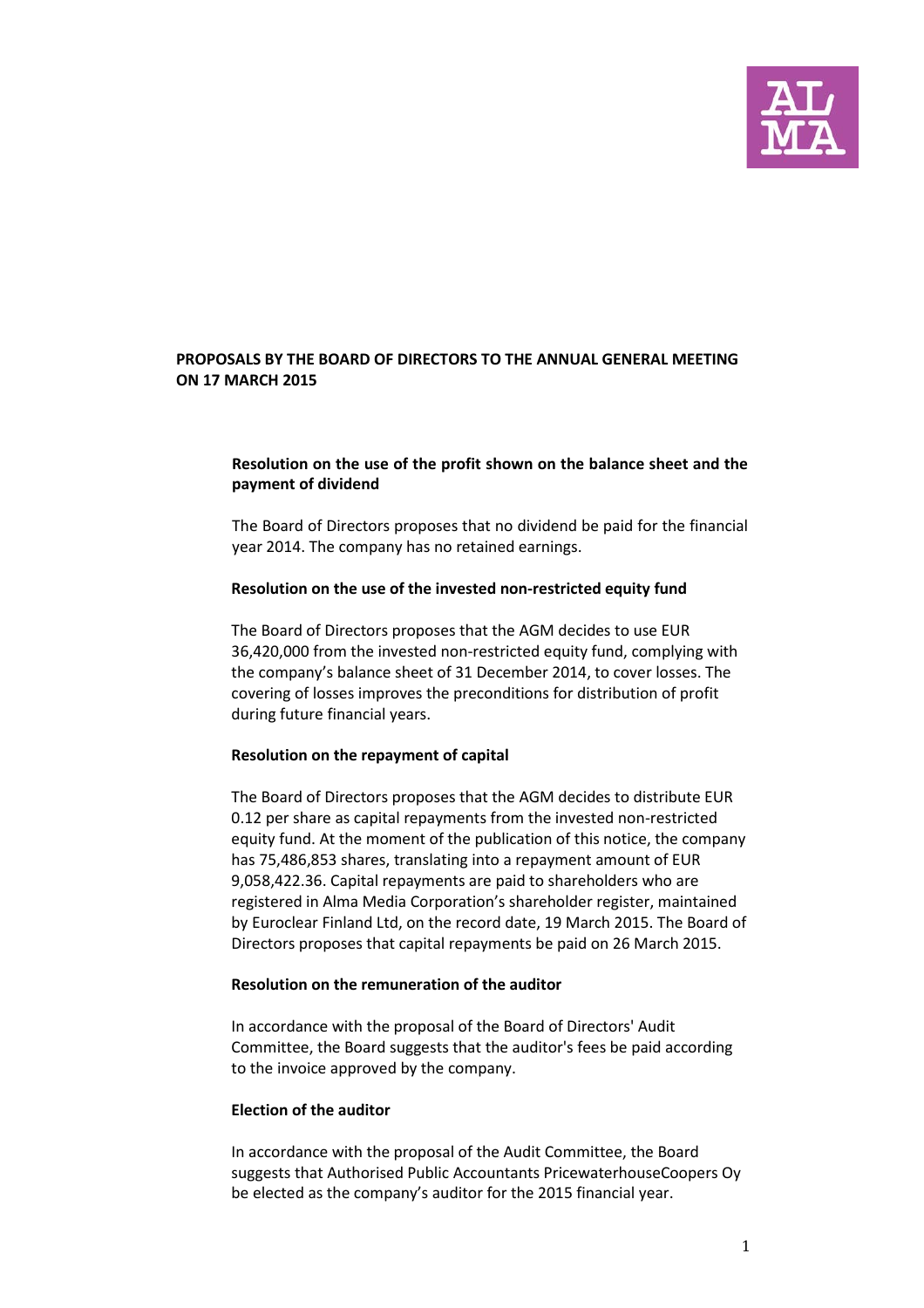

#### **Authorisation to the Board of Directors to repurchase own shares**

The Board of Directors proposes that the AGM authorises the Board of Directors to decide on the repurchase of a maximum of 754,000 shares in one or more lots. The proposed maximum authorised quantity represents approximately one (1) per cent of the company's entire share capital. The shares shall be acquired using the company's non-restricted shareholders' equity through trading in a regulated market arranged by NASDAQ OMX Helsinki Oy and in accordance with its rules and instructions, which is why the acquisition is directed, that is, the shares are purchased otherwise than in proportion to shareholders' current holdings. The price paid for the shares shall be based on the price of the company share in the regulated market, so that the minimum price of purchased shares is the lowest market price of the share quoted in the regulated market during the term of validity of the authorisation and the maximum price, correspondingly, the highest market price quoted in the regulated market during the term of validity of the authorisation. Shares may be purchased for the purpose of improving the company's capital structure, financing or carrying out corporate acquisitions or other arrangements, implementing incentive schemes for the management or key employees, or to be otherwise transferred or cancelled. It is proposed that the authorisation be valid until the following Annual General Meeting; however, no longer than until 30 June 2016.

## **Authorisation to the Board of Directors to decide on the transfer of own shares**

The Board of Directors proposes that the Annual General Meeting authorises it to decide on a share issue by transferring shares in possession of the company. A maximum of 754,000 shares may be issued on the basis of the authorisation. The proposed maximum authorised quantity represents approximately one (1) per cent of the company's entire share capital. The authorisation entitles the Board to decide on a directed share issue, which entails deviating from the pre-emption rights of shareholders. The Board can use the authorisation in one or more parts. The Board of Directors may use the authorisation to implement incentive programmes for the management or key employees of the company.

It is proposed that the authorisation be valid until the following Annual General Meeting; however, no longer than until 30 June 2016.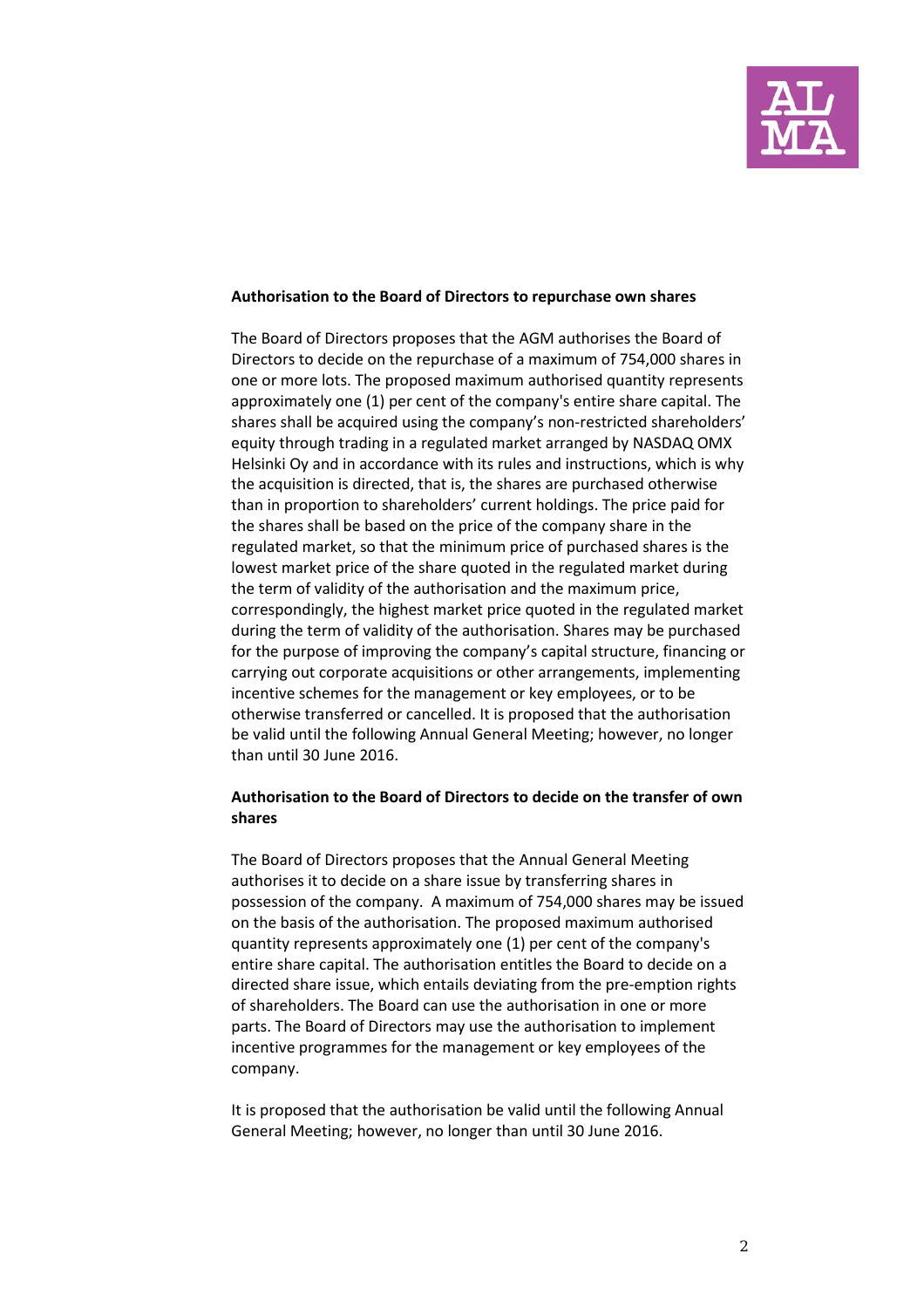

#### **Authorisation to the Board of Directors to decide on a share issue**

The Board of Directors proposes that the Annual General Meeting authorise The Board of Directors to decide on a share issue. A maximum of 15,000,000 shares may be issued on the basis of this authorisation. The proposed maximum authorised amount represents approximately 20 per cent of the company's entire share capital. The share issue may be implemented by issuing new shares or transferring shares now in possession of the company. The authorisation entitles the Board to decide on a directed share issue, which entails deviating from the pre-emption rights of shareholders. The Board can use the authorisation in one or more parts.

The Board may use the authorisation for developing the capital structure of the company, widening the ownership base, financing or realising acquisitions or other arrangements, or for other purposes decided on by the Board. The authorisation may not, however, be used to implement incentive programmes for the management or key employees of the company.

It is proposed that the authorisation be valid until the following Annual General Meeting; however, no longer than until 30 June 2016. This authorisation cancels the share issue authorisation granted at the AGM of 20 March 2014.

### **Proposal for establishing a permanent Nomination Committee**

The Board of Directors proposes to the AGM that the AGM decides to establish a Shareholders' Nomination Committee. The Nomination Committee's duties would include preparing proposals related to the election and remuneration of Board members to the AGM. At the same time, the Board of Directors proposes that the Charter of the Shareholders' Nomination Committee be approved.

The Shareholders' Nomination Committee would consist of four members appointed by shareholders, and the members would elect a chairman from among themselves. In addition, the Chairman of the Board would act as an expert member in the Nomination Committee.

On the basis of shareholding on 30 September in the calendar year preceding the AGM, the Chairman of the Board would request each of the four largest shareholders to appoint one member to the Shareholders' Nomination Committee.